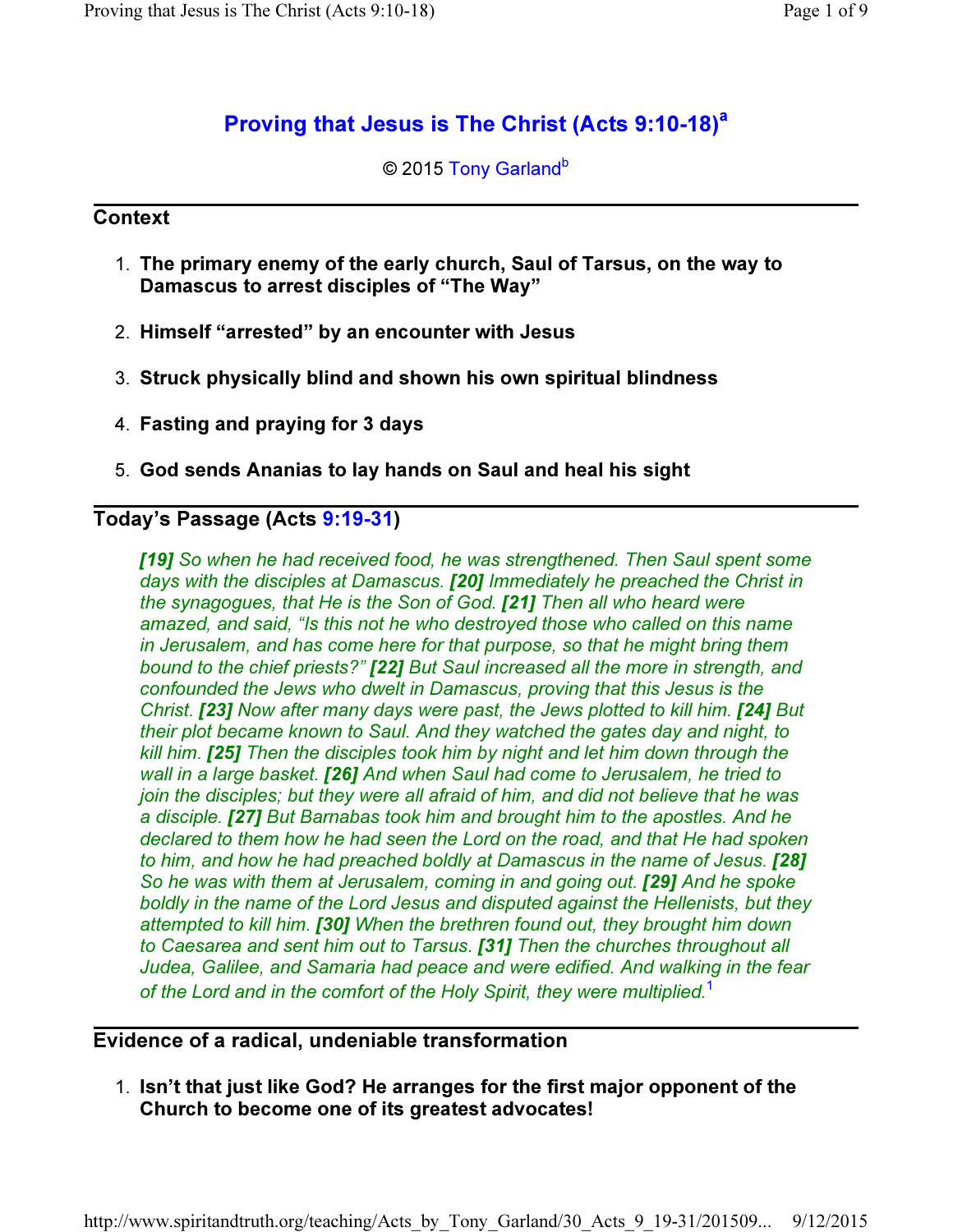As Ananias was instructed to tell Saul, The God of our fathers has chosen you that you should know His will, and see the Just One, and hear the voice of His mouth. For you will be His witness to all men of what you have seen and heard. (Acts 22:14-15)

- 2. Then all who heard were amazed and said, "Is this not he who destroyed those who called on this name in Jerusalem" (v. 21)
- 3. And when Saul had come to Jerusalem, he tried to join the disciples; but they were afraid of him, and did not believe that he was a disciple (v. 26)

Dangerous to the belief he once advocated

- 1. The Jews of Damascus plotted to kill him (v. 24)
- 2. The Hellenist Jews of Jerusalem plotted to kill him (v. 29)

Why such a harsh reaction?

- 1. He was previously one of their own
	- A. At one time, he was fully convinced of their position
	- B. He is unaware of their arguments and the evidence
	- C. His very existence as a follower of "The Way" stands as a powerful witness to the truth of Christianity and the incorrectness of Judaism
		- I. Paul's pedigree as a Pharisee: circumcised the eighth day, of the stock of Israel, of the tribe of Benjamin, a Hebrew of the Hebrews; concerning the law, a Pharisee; concerning zeal, persecuting the church; concerning the righteousness which is in the law, blameless (Php. 3:5-6).
		- II. Paul's conversion is not just about one man changing his mind: it is a threat to the very system/institution which he now opposed
	- D. Opponents of the early church, primarily Jews who rejected Jesus, could not claim Paul was ignorant or unstable — they would have to answer his arguments which, as this passage illustrates, they could not do!
		- I. This seems to be one reason why God chose Saul: he was an expert on Judaism, the Old Testament, and a well-spoken logical thinker.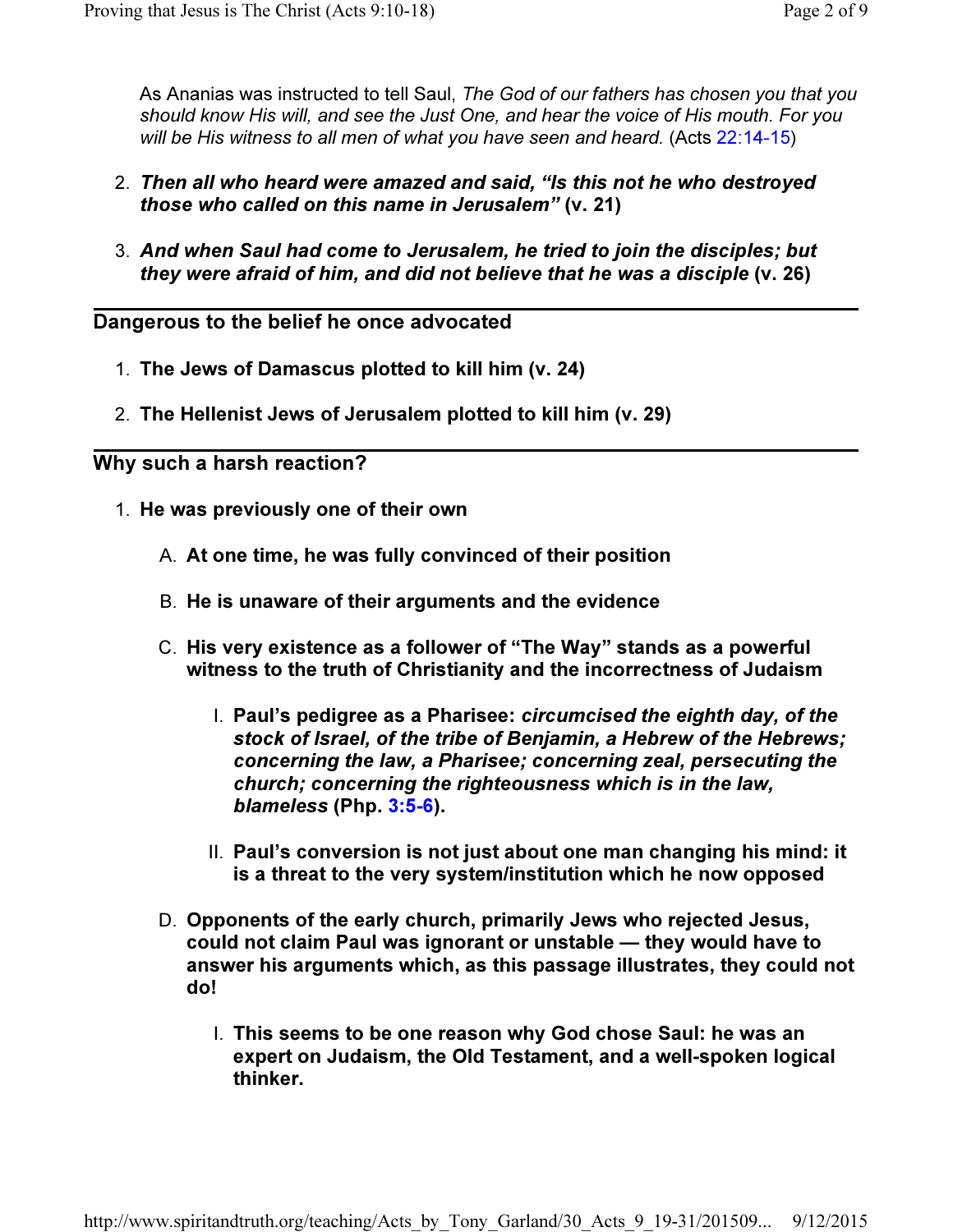## Saul begins his ministry

- 1. Immediately he preached the Christ in the synagogues, that He is the Son of God (v. 20)
- 2. Immediately an immediate zeal to serve God

## in the synagogues

- 1. Paul's area of expertise as a Pharisee
- 2. The center of his concern: protecting synagogues from false teaching (previously, "The Way")
- 3. Ground-zero for "uncompleted Judaism" Judaism which "skipped the tracks" by rejecting the promised Messiah.

Paul's gifts begin to be used: teaching, preaching, and apologetics

- 1. confounded the Jews who dwelt in Damascus (v. 22)
- 2. disputed with the Hellenists in Jerusalem (v. 29)
- 3. These were abilities Paul already had prior to faith, but they were enhanced and redirected to God's purposes.

Proving Jesus is the Christ

- 1. *proving that Jesus is the Christ* (v. 22)
	- A. Not referring to Jesus' last name! :-)
	- B. A specific title, derived from the Old Testament word for "anointed"
		- I. Applied to Aaron, when dedicated as high priest (Lev. 4:3,5,16)
			- a. The selection and approval of God on his role as high priest is represented by being anointed with oil:
			- b. Exodus 29:4-7 And Aaron and his sons you shall bring to the door of the tabernacle of meeting, and you shall wash them with water. Then you shall take the garments, put the tunic on Aaron, and the robe of the ephod, the ephod, and the breastplate, and gird him with the intricately woven band of the ephod. You shall put the turban on his head, and put the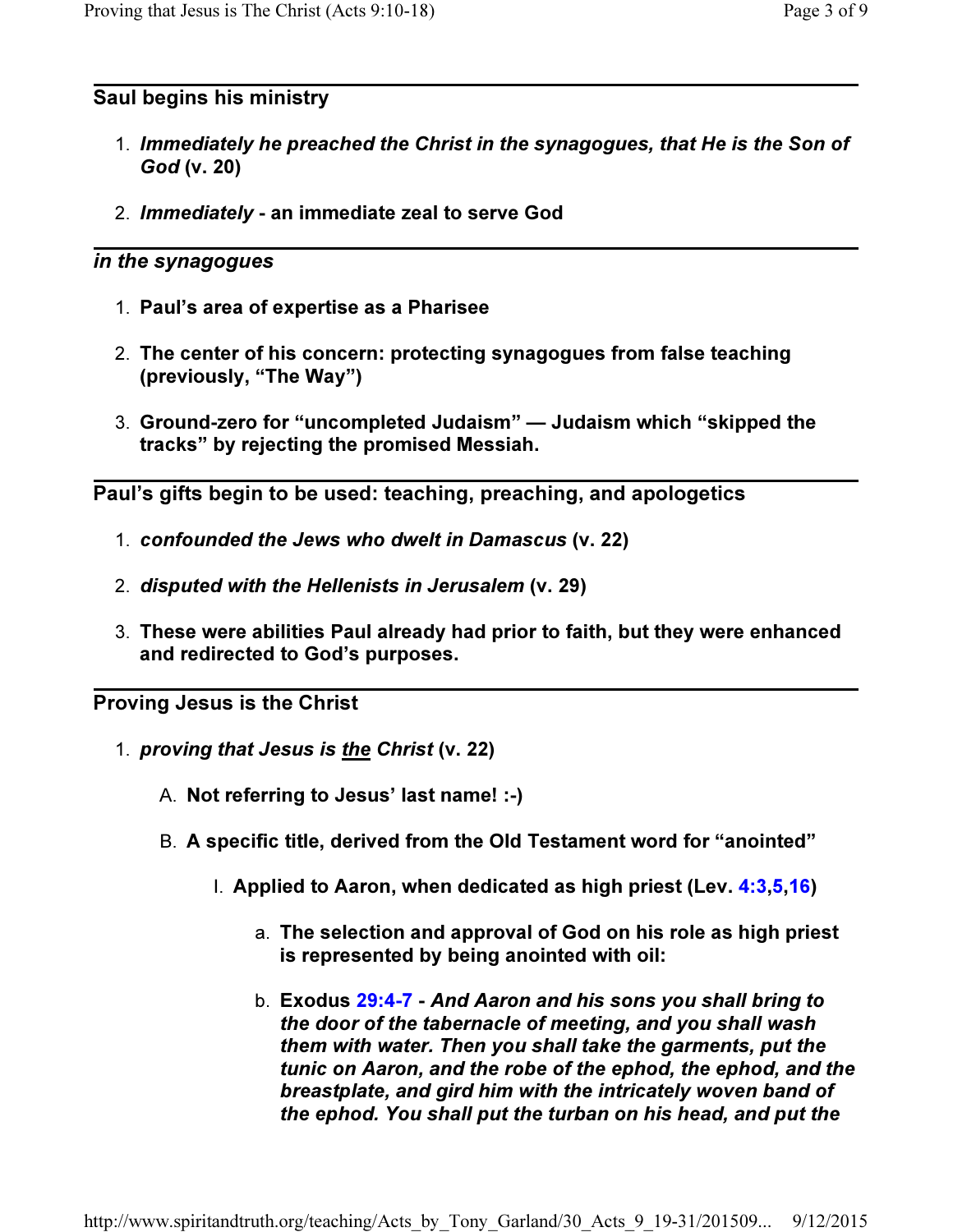## holy crown on the turban. And you shall take the anointing oil, pour it on his head, and anoint him.

- c. The concept of **Xριστος [Christos] or <u>ה</u> (māšîaḥ]** can refer to "a person having sacred oil poured ceremonially on one's head, and so become a person with special authority and function, with the implication of one having the choice and approval of God"<sup>2</sup>
- II. Applied to Saul as king by Samuel
	- a. 1S. 10:1 Then Samuel took a flask of oil and poured it on his head, and kissed him and said: "Is it not because the LORD has anointed you commander over His inheritance?"
	- b. David refers to Saul as "the anointed of the LORD." The position occupied by Saul in God's purpose for the king is the basis for David refusing to take matters into his own hands when he has the opportunity to physically harm Saul (1S. 24:7,11; 26:9,11,23; 2S. 1:14,16).
- III. Applied to the gentile King, Cyrus, who would perform the will of God in restoring Jerusalem after the Babylonian captivity
	- a. Isaiah 45:1-2a Thus says the LORD to His anointed, To Cyrus, whose right hand I have held— To subdue nations before him And loose the armor of kings, To open before him the double doors, So that the gates will not be shut: 'I will go before you And make the crooked places straight;' . . .
- IV. Applied to the Israelites as a chosen nation with a God-given purpose . . . Do not touch My anointed ones, And do My prophets no harm (Psalm 105:15b cf. Eze. 16:9).
- C. Although there are various anointed individuals or groups, there is a very specific individual "anointed" individual who stands out in the Old Testament. He is known as is "the Messiah" in the Hebrew, or "the Christ", from the Greek.
- D. A sampling of OT References to the Christ<sup>3</sup>
	- I. Ps. 2:2 The kings of the earth set themselves, And the rulers take counsel together, Against the LORD and against His Anointed . . .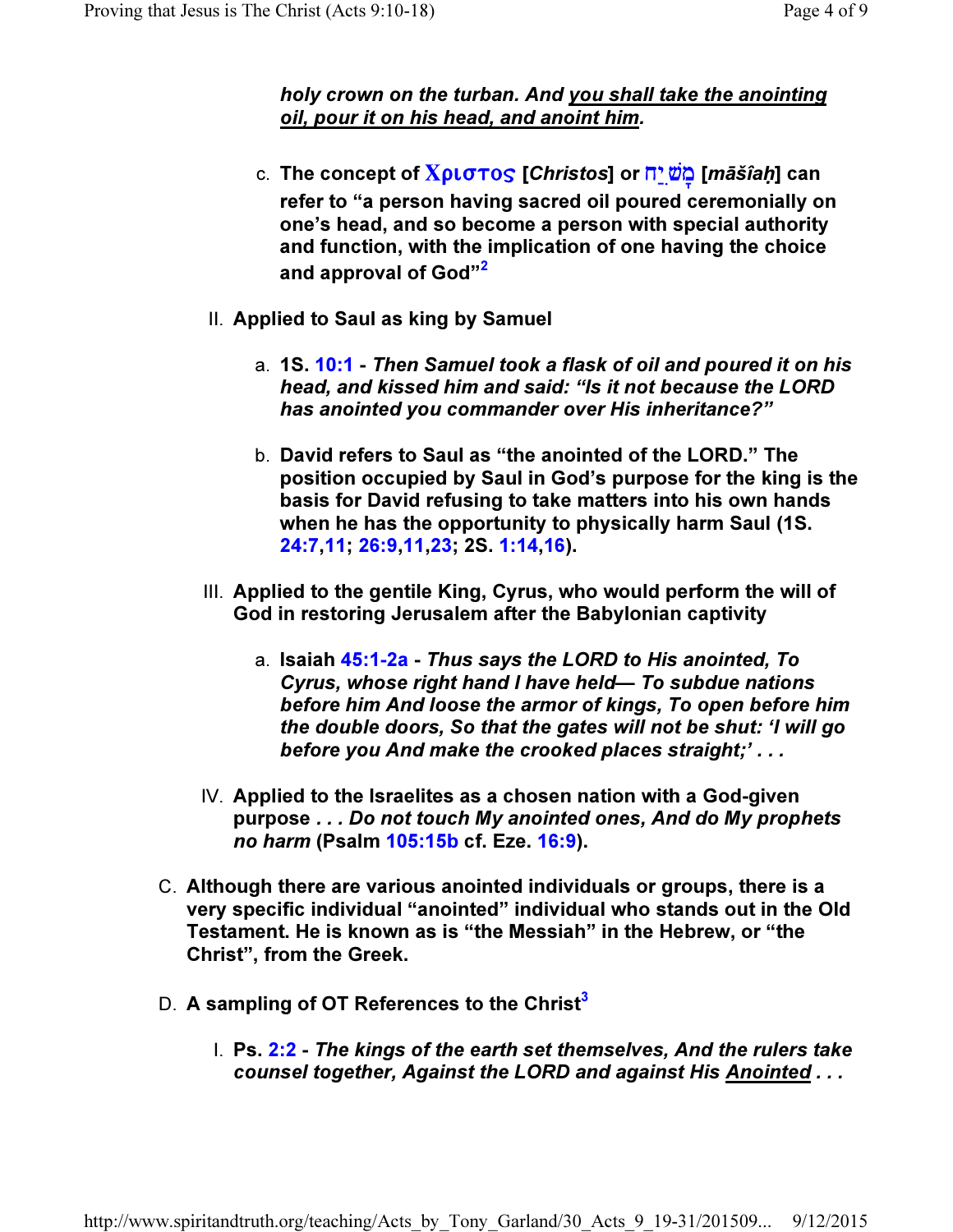- a. "His Anointed" is תَ<mark>ٰשֵּׁ [*m<sup>e</sup>šîḥô*] from מֹשֵׁיָה [*māšîaḥ*] from</mark> which the Jewish term *Messiah* is derived.
- b. LXX Against the LORD and His Christ  $\chi \rho \iota \sigma \tau o \hat{v}$   $\alpha \hat{v} \tau o \hat{v}$ [christou autou]
- II. 1S 2:34-35 Now this shall be a sign to you [Eli] that will come upon your two sons, on Hophni and Phinehas: in one day they shall die, both of them. Then I will raise up for Myself a faithful priest who shall do according to what is in My heart and in My mind. I will build him a sure house, and he shall walk before My anointed forever.
- III. The predicted individual, the Messiah, in Gabriel's famous prophecy to Daniel concerning Israel's seventy sevens

"Know therefore and understand, That from the going forth of the command To restore and build Jerusalem Until Messiah the Prince, There shall be seven weeks and sixty-two weeks; The street shall be built again, and the wall, Even in troublesome times. And after the sixty-two weeks Messiah shall be cut off, but not for Himself; And the people of the prince who is to come Shall destroy the city and the sanctuary. The end of it shall be with a flood, And till the end of the war desolations are determined" (Daniel 9:25- 26).

- IV. Jesus refers to His special anointing when He reads a passage from Isaiah 61 in the synagogue at Nazareth and applies it to Himself (cf. Heb. 1:9)
	- a. Isa. 61:1 The Spirit of the Lord GOD is upon Me, Because the LORD has anointed Me To preach good tidings to the poor; He has sent Me to heal the brokenhearted, To proclaim liberty to the captives, And the opening of the prison to those who are bound
- V. It is this Old Testament person whom Paul asserts is Jesus of Nazareth
- E. A sampling of NT passages concerning the uniqueness role of "the Christ"
	- I. Statement made by Andrew when he told his brother about Jesus: . . "We have found the Messiah" (which is translated, the Christ) (John 1:41)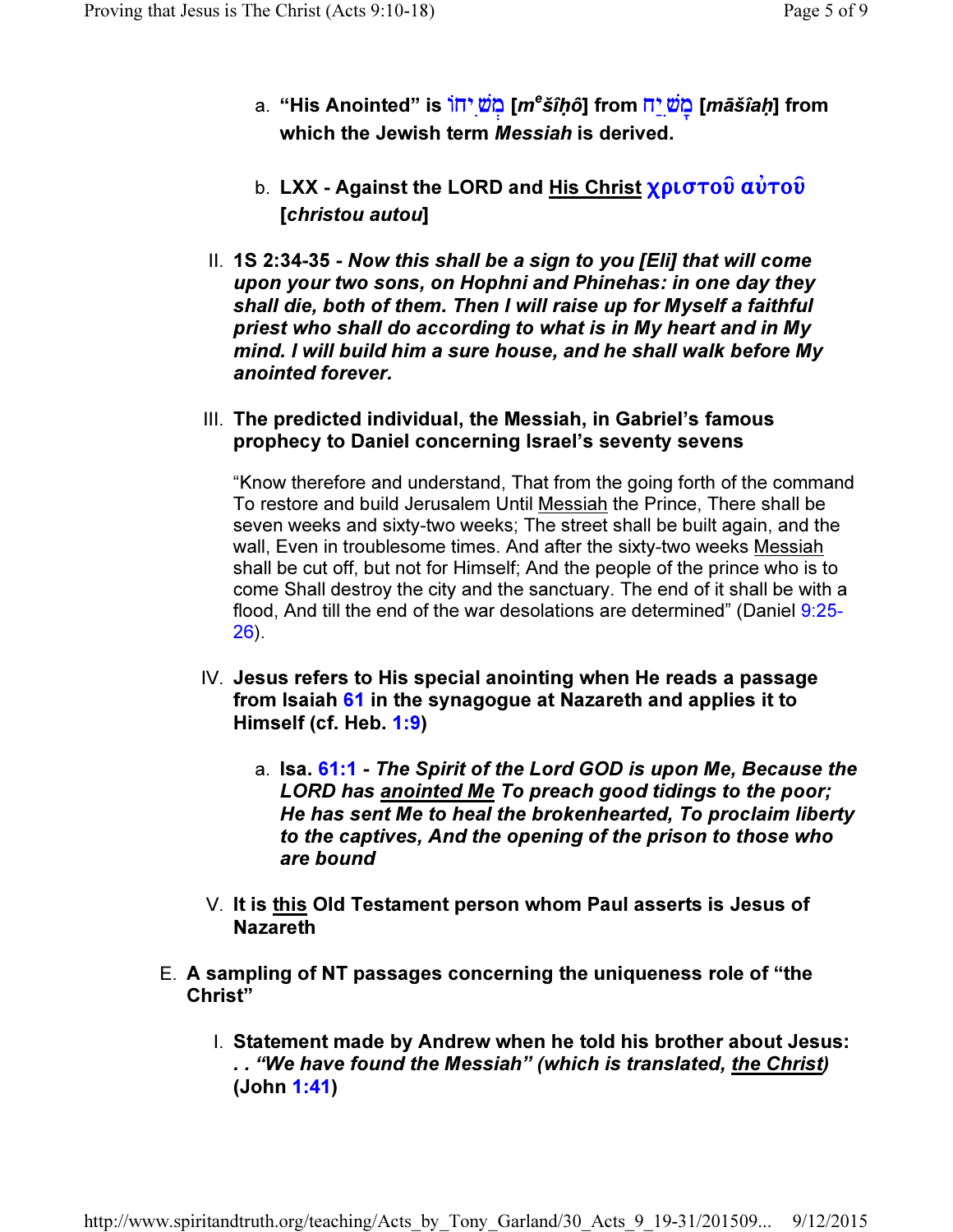- II. The old man Simeon who sees Jesus in the temple as a baby And it had been revealed to him by the Holy Spirit that he would not see death before he had seen the Lord's Christ (Luke 2:26).
- III. Jesus, speaking to disciples on road to Emmaus following His death and resurrection, said to them, "These are the words which I spoke to you while I was still with you, that all things must be fulfilled which were written in the Law of Moses and the Prophets and the Psalms concerning Me." And He opened their understanding, that they might comprehend the Scriptures. Then He said to them, "Thus it is written, and thus it was necessary for the Christ to suffer and to rise from the dead the third day" (Luke 24:44-46)
- IV. This title and role of Jesus is a important focus of the preaching of the early church among the Jews—many of whom, as today, were aware of the OT predictions of a coming Messiah
	- a. Acts 5:42 And daily in the temple, and in every house, they did not cease teaching and preaching Jesus as the Christ
	- b. Acts 17:2-3 Then Paul, as his custom was, went in to them, and for three Sabbaths reasoned with them from the Scriptures, explaining and demonstrating that the Christ had to suffer and rise again from the dead, and saying, "This Jesus whom I preach to you is the Christ."
	- c. Acts 18:27-28 And when he desired to cross to Achaia, the brethren wrote, exhorting the disciples to receive him; and when he arrived, he greatly helped those who had believed through grace; for he vigorously refuted the Jews publicly, showing from the Scriptures that Jesus is the Christ

### Jesus as the Son of God

- A. that He is the Son of God (v. 20)
- B. OT "son of God" (singular)<sup>4</sup>
	- I. Adam (Luke 3:38)
	- II. Angels, but plural: Gen. 6:2,4; Job 1:6; 2:1; 38:7)
	- III. The riddle of Proverbs 30:4 Who has ascended into heaven, or descended? Who has gathered the wind in His fists? Who has bound

http://www.spiritandtruth.org/teaching/Acts\_by\_Tony\_Garland/30\_Acts\_9\_19-31/201509... 9/12/2015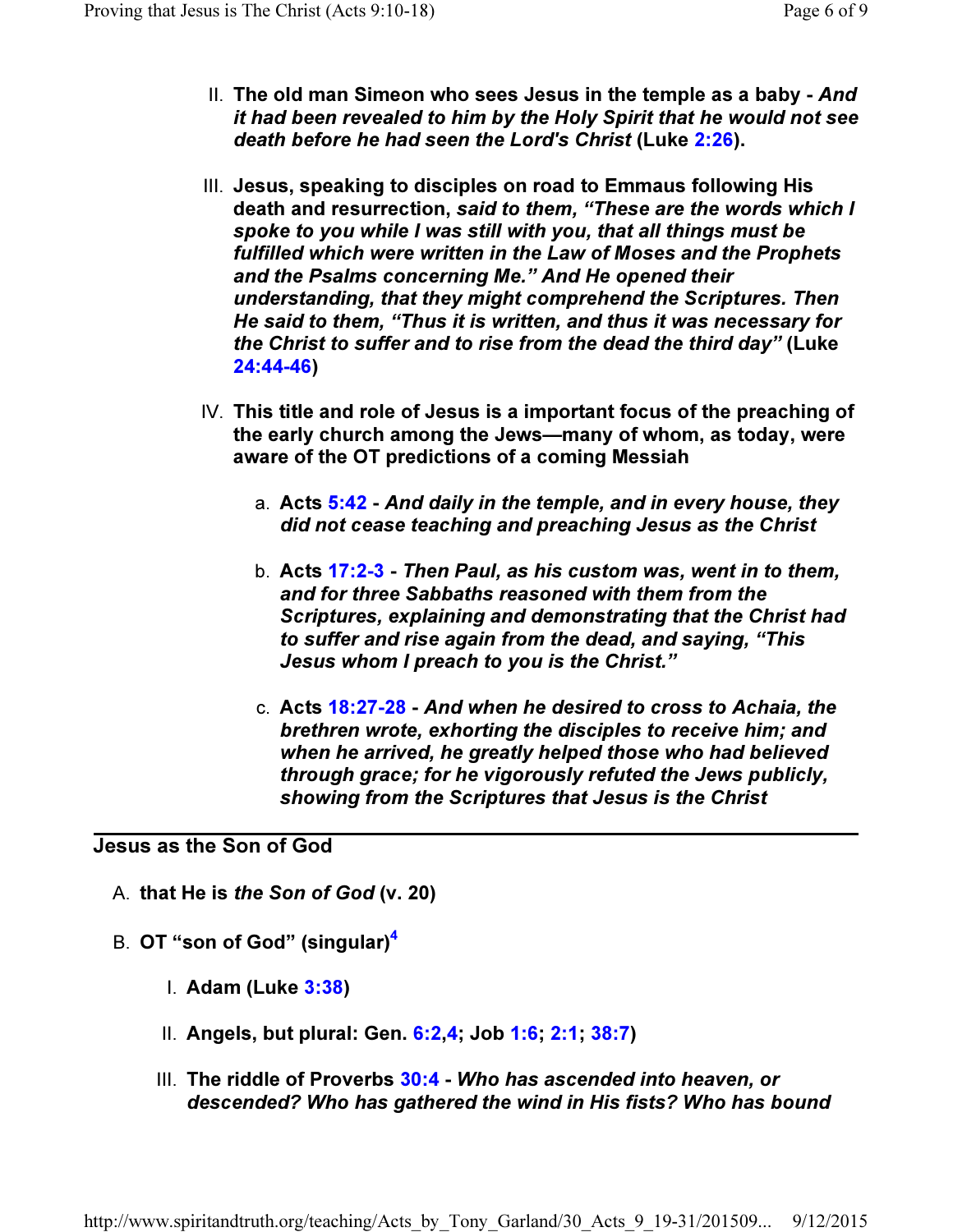## the waters in a garment? Who has established all the ends of the earth? What is His name, and what is His Son's name, If you know?

a. Quiz concerns the unique nature of God

What is the name of His son? suggests the question, "Has He imparted His nature or attributes to any other who may in any sense be called His 'Son'?" (T. T. Perowne, The Proverbs, p.  $(180)^5$ 

- IV. Like Adam, the phrase "son of God" emphasizes Jesus' direct relation to God
	- a. Luke 3:23-38 Now Jesus Himself began His ministry at about thirty years of age, being (as was supposed) the son of Joseph, the son of Heli, the son of . . . the son of Seth, the son of Adam, the son of God (Luke 3:23-38).
	- b. In His humanity, Luke 1:35 And the angel answered and said to her, "The Holy Spirit will come upon you, and the power of the Highest will overshadow you; therefore, also, that Holy One who is to be born will be called the Son of God.
	- c. In His divinity, He has always existed, as prefigured by Melchizedek
		- i. Heb.  $7:3$  without father, without mother, without genealogy, having neither beginning of days nor end of life, but made like the Son of God, remains a priest continually.
- C. We have good evidence the devil understood the divine nature of this "Son of God" of the riddle in proverbs. Notice how the devil addresses two of his attempts to tempt Jesus in the wilderness:
	- I. And the devil said to Him, "If You are the Son of God, command this stone to become bread" (Luke 4:3).
	- II. Then [the devil] brought Him to Jerusalem, set Him on the pinnacle of the temple, and said to Him, "If You are the Son of God, throw Yourself down from here (Luke 4:9).
- D. Peter came to understand the Jesus identity as the Son of God. Jesus asked, "who do you say that I am?" Simon Peter answered and said, "You are the Christ, the Son of the living God" (Mat. 16:15-16).
- E. The Jewish leadership of Paul's day was well aware that the claim to be the Son of God carried with it unique claims to be like God: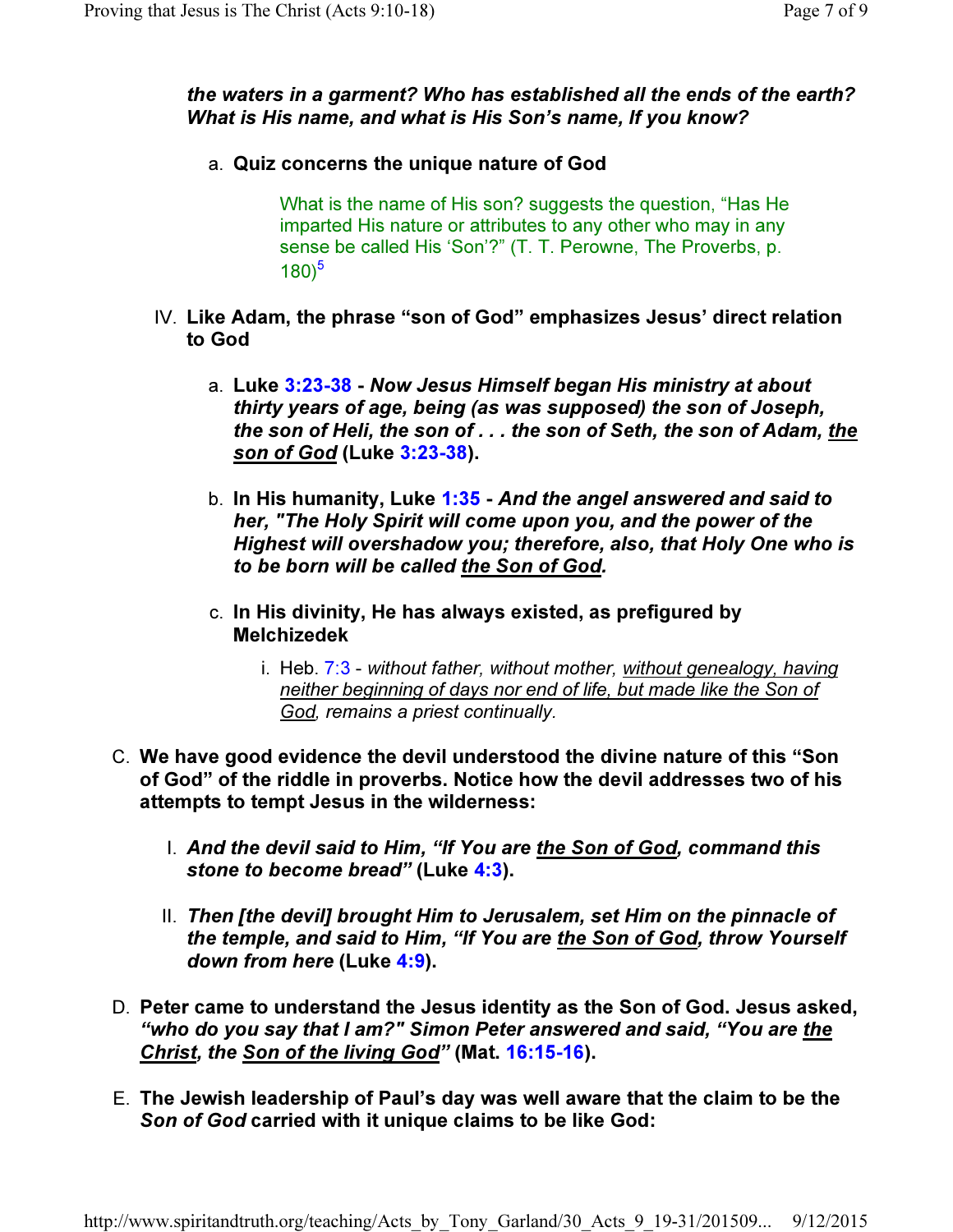- I. At the trial of Jesus, when the chief priests and officers saw Him, they cried out, saying, "Crucify Him, crucify Him!" Pilate said to them, "You take Him and crucify Him, for I find no fault in Him." The Jews answered him, "We have a law, and according to our law He ought to die, because He made Himself the Son of God" (John 19:6-7).
- II. At Jesus' trial before Caiaphas, the high priest  $\ldots$  said to Him, "I put You under oath by the living God: Tell us if You are the Christ, the Son of God! Jesus said to him, "It is as you said. . . ." (Mat. 26:63-64a)

Paul's ministry, throughout the remainder of his life, would center on this most important issue: answering the question Who is Jesus?

- 1. Who is He to you?
- 2. A wise sage? A well-meaning zealot who got himself killed? A historical fabrication? A misunderstood revolutionary?
- 3. The Apostle John explains the importance of coming to see Jesus as both the Christ and the Son of God - And truly Jesus did many other signs in the presence of His disciples, which are not written in this book; but these are written that you may believe that Jesus is the Christ, the Son of God, and that believing you may have life in His name (John 20:30-31).



SpiritAndTruth.org Scan Code<sup>c</sup>

#### Endnotes:

- 1. NKJV, (Acts 9:19-31)
- 2. Ref-0618, #5431
- 3. See also 1S. 2:34-35; 1S. 2:10; Ps. 132:17
- 4. I've purposefully omitted Daniel 3:25 due to controversy as to how the phrase should be translated.
- 5. Ref-0038, Pr. 30:4

Sources:

**NKJV**